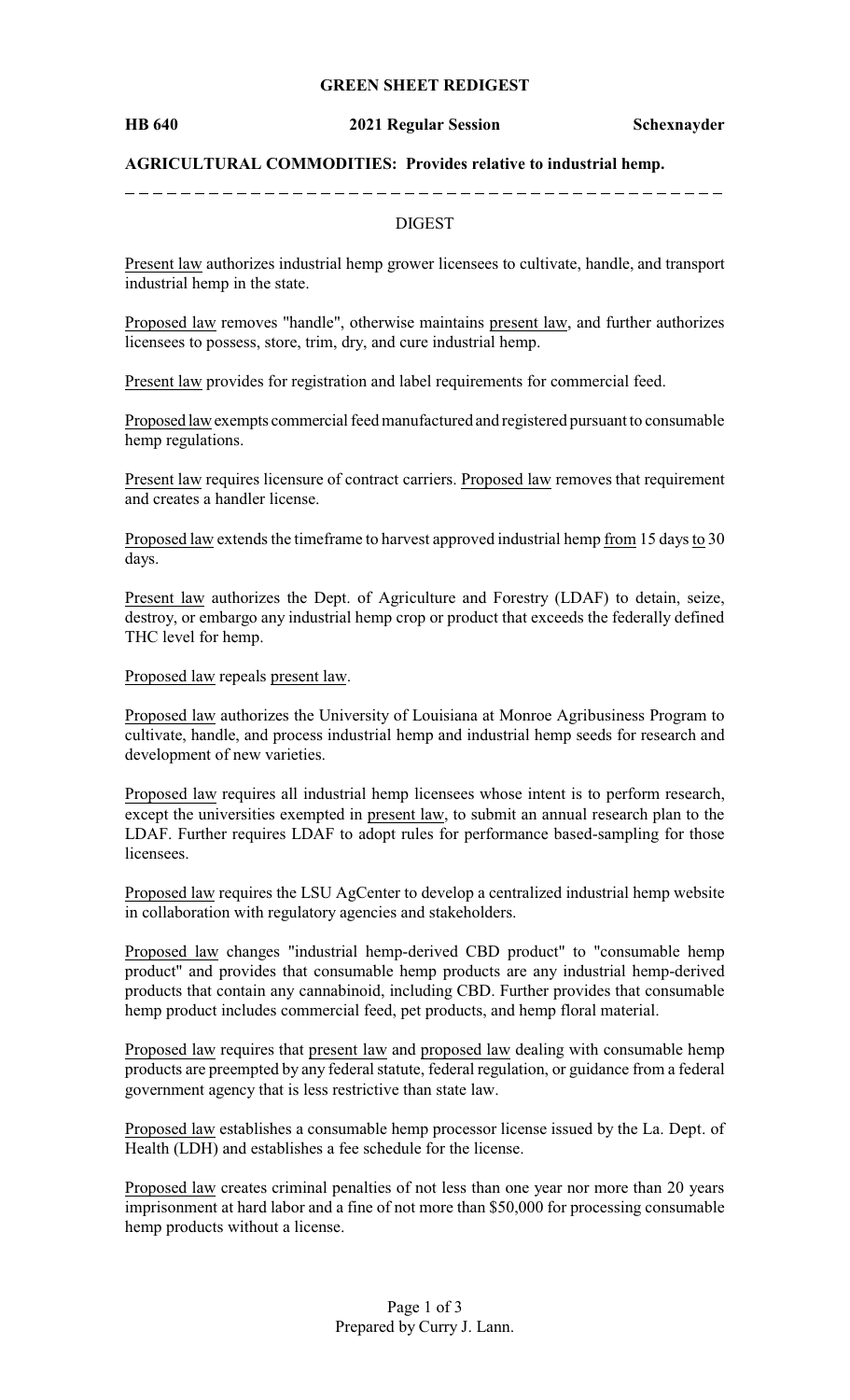Present law prohibits processing or selling any part of hemp for inhalation, except hemp rolling papers.

Proposed law removes the prohibition on processing hemp for inhalation.

Present law prohibits processing or selling any food or beverage containing CBD unless the FDA approves CBD as a food additive. Proposed law removes that prohibition.

Present law prohibits any CBD products that contain any active pharmaceutical ingredient other than cannabidiol. Proposed law exempts products intended for topical application from the prohibition.

Proposed law provides that consumable hemp products cannot contain a total delta-9 THC concentration of more than 0.3% nor a total THC concentration of more than 1% on a dry weight basis.

Proposed law prohibits consumable hemp products from containing any cannabinoid that is not naturally occurring.

Proposed law defines THC as a combination of tetrahydrocannabinol and tetrahydrocannabinolic acid.

Proposed law requires any floral hemp material to be contained in tamper-evident packaging and not be labeled or marketed for inhalation.

Proposed law provides that any facility processing hemp products for human consumption outside of the scope of the definition of consumable hemp product shall be regulated byLDH in accordance with the State Food, Drug, and Cosmetic Law.

Proposed law establishes a wholesaler license for consumable hemp products issued by the office of alcohol and tobacco control (ATC).

Proposed law establishes a wholesaler license fee not to exceed \$500.

Present law imposes civil fines for selling hemp-derived CBD products at retail without a permit.

Proposed law expands the violations that the civil penalties can be imposed. Further provides that each day a violation occurs is a separate offense.

Proposed law requires ATC to investigate any report of a violation of a provision of present law as related to consumable hemp products and report any criminal violation to the appropriate law enforcement agency.

Present law provides for an industrial hemp-derived CBD excise tax.

Proposed law changes the taxable product to consumable hemp products.

(Amends R.S. 3:1402, 1461, 1462, 1464(8), 1465(A), (C)(1), and (D)(1), 1466(A) and (B)(2), 1468, 1471(A)(4), 1481, 1482, 1483, 1484, and 1485(B) and (G) and R.S. 47:1692 and 1693(A); adds R.S. 3:1469(C) and 1473)

## Summary of Amendments Adopted by House

The Committee Amendments Proposed by House Committee on Agriculture, Forestry, Aquaculture, and Rural Development to the original bill:

- 1. Clarify "delta-9 THC" as "total delta-9 THC".
- 2. Change the term "contract carrier" to "handler".